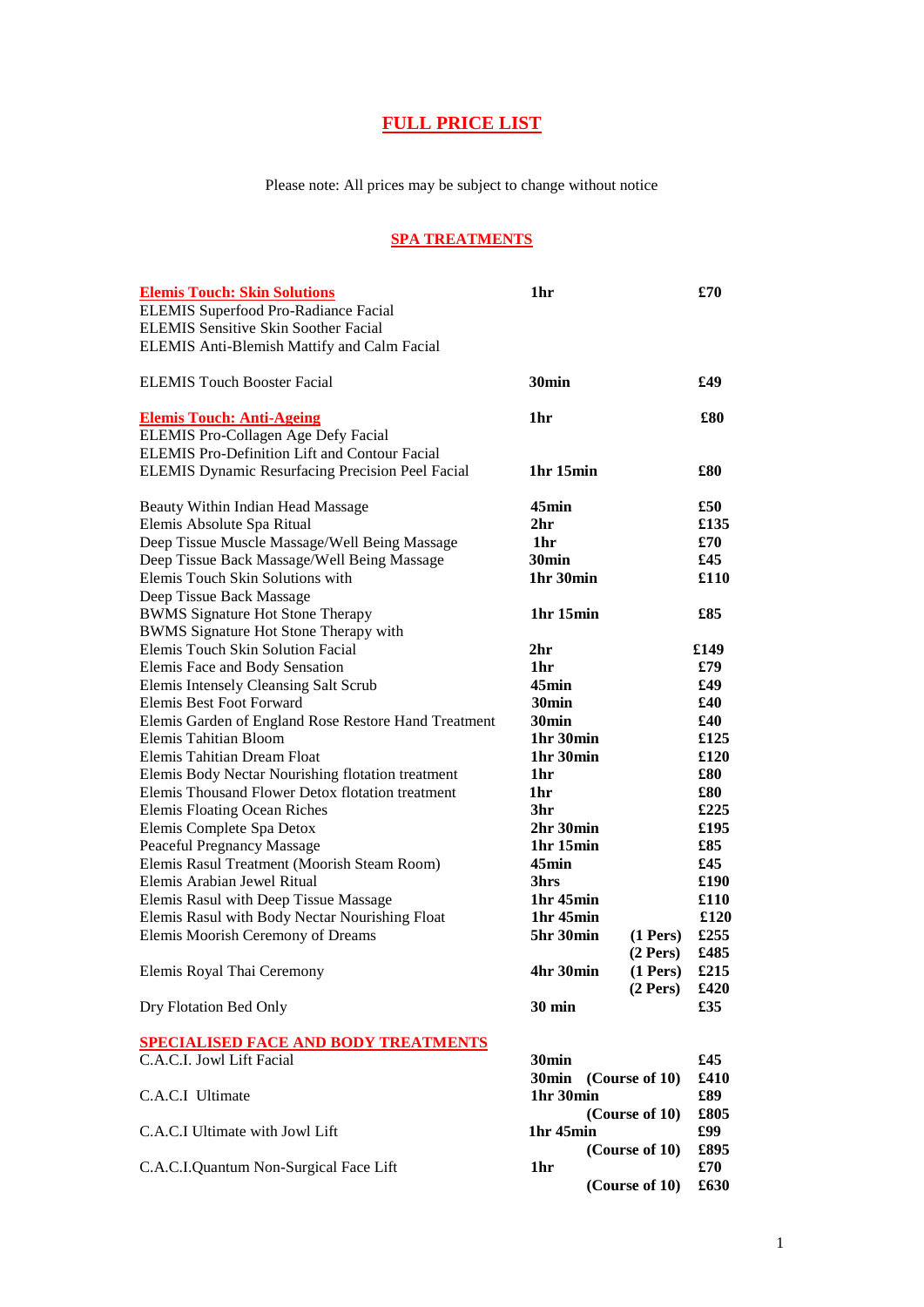## **HYDRAFACIAL**

| <u>HIDNIHIVIIID</u>                                                      |                                   |               |              |
|--------------------------------------------------------------------------|-----------------------------------|---------------|--------------|
| Hydrafacial                                                              | 1hr                               | (Course of 6) | £145<br>£775 |
| <b>HAIR REDUCTION</b>                                                    |                                   |               |              |
| Soprano Laser Hair Removal (See approx price table)                      |                                   | From          | £45          |
| Electrolysis                                                             | 15min                             |               | £20          |
| <b>WAXING</b>                                                            |                                   |               |              |
| Half Leg including Knee                                                  | 30 <sub>min</sub>                 |               | £23          |
| Full Leg                                                                 | 45min                             |               | £39          |
| Full Leg and Bikini                                                      | 60 <sub>min</sub>                 |               | £45          |
| Half leg and Bikini                                                      | 30 <sub>min</sub>                 |               | £40          |
| Bikini Line                                                              | 15min                             |               | £20          |
| High Cut Bikini Line                                                     | 15min                             |               | £25          |
| <b>Brazilian</b>                                                         | 30 <sub>min</sub><br>$45$ min     |               | £33<br>£40   |
| Hollywood<br>Underarm                                                    | 15min                             |               | £20          |
| Lip                                                                      | 15min                             |               | \$12         |
| Lip and Chin                                                             | 15min                             |               | \$16         |
| Forearms                                                                 | 30 <sub>min</sub>                 |               | \$20         |
| Full Arms                                                                | 30 <sub>min</sub>                 |               | £28          |
| <b>Eye Brows</b>                                                         | 15min                             |               | \$12         |
| Abdomen                                                                  | 15min                             |               | £15          |
| EYE AESTHEITICS                                                          |                                   |               |              |
| Eye lash Tint                                                            | 30 <sub>min</sub>                 |               | £18          |
| Eye Brow Tint                                                            | 15 <sub>min</sub>                 |               | £13          |
| Eye Brow Shape                                                           | 15min                             |               | \$12         |
| Eye Lash and Brow Tint                                                   | 30 <sub>min</sub>                 |               | £30          |
| Rapid Volume Lashes                                                      | 1.5 <sub>hr</sub>                 |               | £85          |
| Lash Lift                                                                | 1hr                               |               | £45          |
| Express Lashes including removal 2 weeks later<br><b>Brow Lamination</b> | 45min<br>$45$ min                 |               | £50<br>£50   |
|                                                                          |                                   |               |              |
| <b>HD Brows</b>                                                          | 45min                             |               | £45          |
| <b>MANICURE/PEDICURE</b>                                                 |                                   |               |              |
| Jessica Manicure                                                         | 45min                             |               | £38          |
| Jessica Manicure Deluxe (With LeRemedi hand tmt)                         | 1hr                               |               | £40          |
| Jessica Manicure Deluxe (With Thermal mittens)                           | 1hr                               |               | £40          |
| ZenSpa Pedicure                                                          | 1hr                               |               | £40          |
| ZenSpa Pedicure Deluxe (With Thermal Booties)                            | 1 <sup>hr</sup> 15 <sup>min</sup> |               | £45          |
| File and Polish                                                          | 30 <sub>min</sub>                 |               | £22          |
| Callus Heel Peel<br>Callus Heel Peel combined with Pedicure              | 15min<br>1hr 15min                |               | £20<br>£55   |
| Callus Heel Peel combined with File and Polish                           | 45min                             |               | £40          |
|                                                                          |                                   |               |              |
| <b>GELERATION NAILS</b>                                                  |                                   |               |              |
| <b>Geleration Nails Application</b>                                      | 45min<br>30 <sub>min</sub>        |               | £40<br>£15   |
| Soak off only<br>Soak off and application                                | 1hr 30min                         |               | £45          |
|                                                                          |                                   |               |              |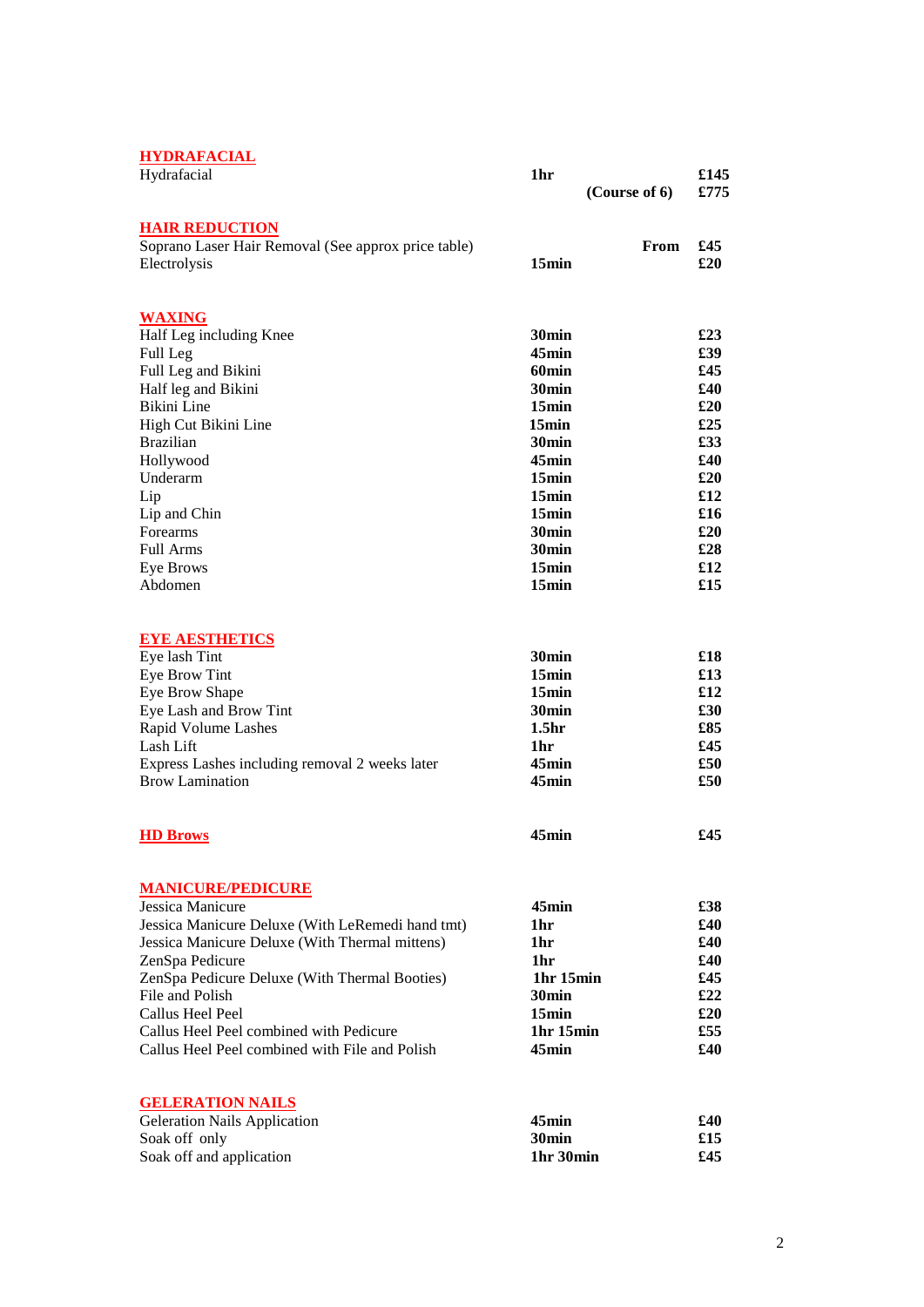| <b>TANNING</b><br>St Tropez spray Tanning | 15min             | £30 |
|-------------------------------------------|-------------------|-----|
| <b>MEN</b>                                |                   |     |
| Back Wax                                  | 30 <sub>min</sub> | £38 |
| Chest Wax                                 | 30 <sub>min</sub> | £35 |
| Jessica Mens Hand and Nail Grooming       | 30 <sub>min</sub> | £33 |
| Jessica Executive Foot Care for Men       | 45min             | £38 |
| Mens Facials as above                     |                   |     |
| Deep Tissue Muscle Massage                | 1 <sub>hr</sub>   | £70 |
| Deep Tissue Back Massage                  | 30 <sub>min</sub> | £45 |

## **SEMI PERMANENT MAKE UP** (Prices on Consultation)

## **MICRO-BLADING (Prices on Consultation)**

#### **COSMETIC LASER CLINIC**

#### **Derma FNS SKIN NEEDLING**

| <b>Full Face</b>        | 60 <sub>min</sub>         | £300  |
|-------------------------|---------------------------|-------|
|                         | (Course of 4)             | £950  |
| Face and Neck           | 75min                     | £350  |
|                         | (Course of 4)             | £1100 |
| Decollete'              | 60min                     | £300  |
|                         | (Course of 4)             | £950  |
| <b>Half Face</b>        | 45min                     | £225  |
|                         | (Course of 4)             | £850  |
| Scarring/Stretch Marks  | (Course of 5 recommended) |       |
| (Price on consultation) |                           |       |

#### **EndyMed 3DEEP RF SKIN TIGHTENING** Cheeks **30min £150**

|                             | (Course of 6, 1 free) | £750  |
|-----------------------------|-----------------------|-------|
| Neck                        | 30 <sub>min</sub>     | £150  |
|                             | (Course of 6, 1 free) | £750  |
| Decollete'                  | 40 <sub>min</sub>     | £250  |
|                             | (Course of 6, 1 free) | £1250 |
| Cheeks and Neck             | 60 <sub>min</sub>     | £250  |
|                             | (Course of 6, 1 free) | £1250 |
| Cheeks, Neck and Decollete' | 75min                 | £350  |
|                             | (Course of 6, 1 free) | £1750 |

## **EndyMed 3DEEP FSR (RF Fractional Skin Resurfacing)**

| Peri-ocular (Endybleph Max Protocol) | 30 <sub>min</sub>       | £315  |
|--------------------------------------|-------------------------|-------|
|                                      | (Course of $310\%$ Off) | £850  |
| Peri-oral                            | 30 <sub>min</sub>       | £250  |
|                                      | (Course of $310\%$ Off) | £675  |
| <b>Full Face</b>                     | 45min                   | £350  |
|                                      | (Course of $310\%$ Off) | £945  |
| Face and Neck                        | 60min                   | £450  |
|                                      | (Course of $310\%$ Off) | £1215 |
| Neck                                 | 30 <sub>min</sub>       | £275  |
|                                      | (Course of $310\%$ Off) | £740  |
|                                      |                         |       |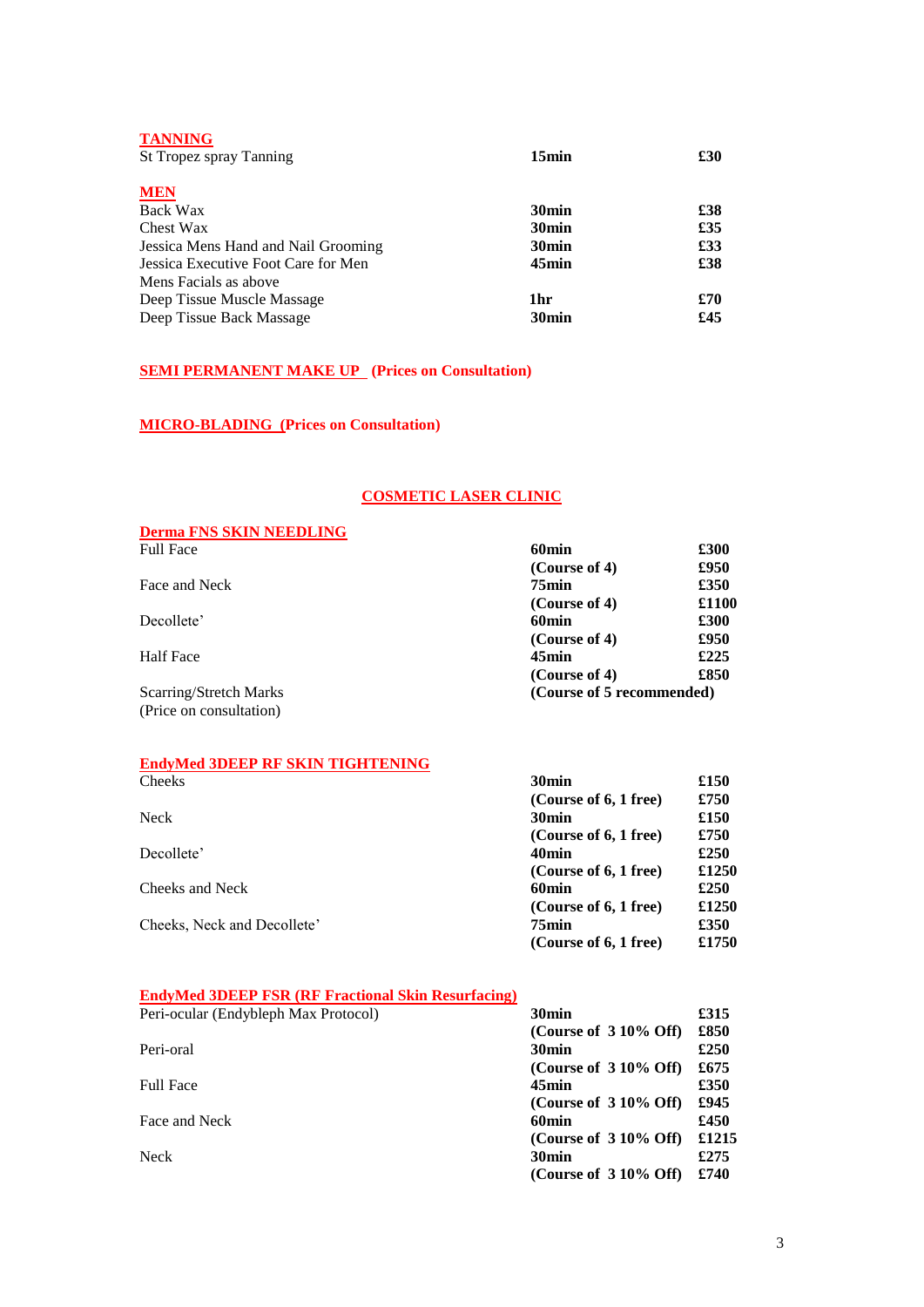| 45min<br>(Course of 310% Off)<br>$75$ min<br>(Course of 3 10% Off)<br>30 <sub>min</sub><br>(Course of 310% Off)<br>30 <sub>min</sub><br>(Course of 3 10% Off)                   | £350<br>£945<br>£650<br>£1750<br>£300<br>£810<br>£250<br>£675<br>£2500<br>£1500<br>£975<br>£975<br>£999 |
|---------------------------------------------------------------------------------------------------------------------------------------------------------------------------------|---------------------------------------------------------------------------------------------------------|
| (Course of 4)                                                                                                                                                                   | £2000                                                                                                   |
| (Patch Test)<br>From<br><b>30 min</b>                                                                                                                                           | £50<br>£80<br>£200                                                                                      |
| <b>Full Face</b><br>(Course of 4)<br>From<br>(Course of 8)<br>From<br>From<br><b>Full Face</b>                                                                                  | £300<br>£1100<br>£125<br>£900<br>£150<br>£150<br>£250                                                   |
| (Age Damage/Melasma/Oily Skin) Recommend 5 tmts<br>Recommend 5 tmts<br>Recommend 5 tmts<br>Recommend 5 tmts<br>Recommend 5 tmts<br>Recommend 5 tmts<br>From<br>Recommend 4 tmts | £199<br>£135<br>£160<br>£195<br>£170<br>£185<br>£800                                                    |
| <b>Laser Tattoo Removal</b> (Approx guide equates to solid blocks of pigment)<br><b>30 min</b>                                                                                  | £50<br>\$70<br>\$90<br>£110<br>£130<br>£150<br>£170<br>£180<br>£45<br>£450                              |
|                                                                                                                                                                                 | (Course of 12 with 2 free)                                                                              |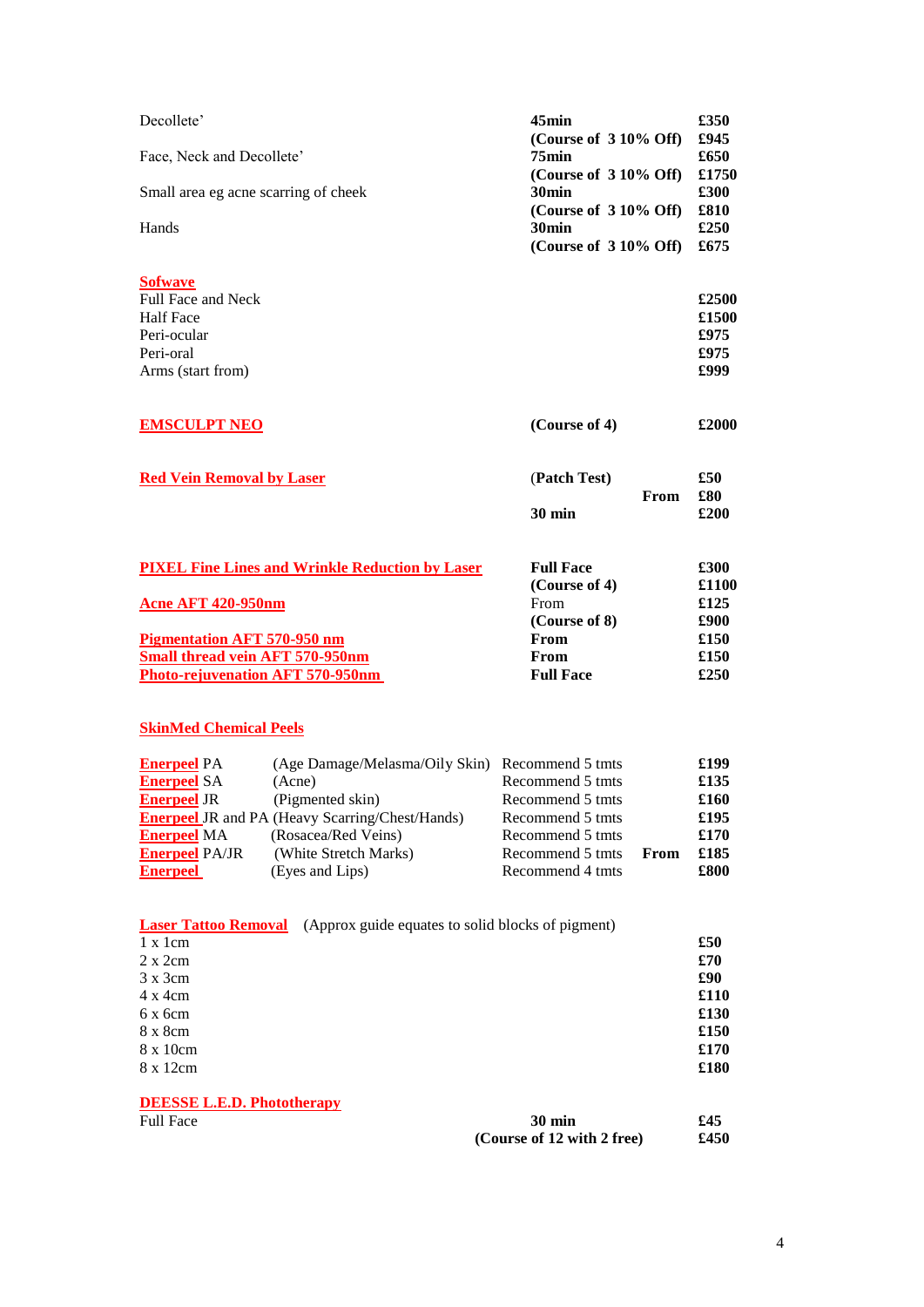## **AESTHETIC FACIAL INJECTION THERAPY WITH Dr OLIVER SPENCER**

| Muscle Relaxing Injection<br>1 Area<br>2 Areas<br>3 Areas                                                                                                                                                                                                                                                                                                         |                        |              | £200<br>$\pounds 260$<br>$\pounds 300$                                       |
|-------------------------------------------------------------------------------------------------------------------------------------------------------------------------------------------------------------------------------------------------------------------------------------------------------------------------------------------------------------------|------------------------|--------------|------------------------------------------------------------------------------|
| <b>Dermal Fillers</b><br>Small Syringe<br>Large Syringe                                                                                                                                                                                                                                                                                                           |                        |              | £225<br>£300                                                                 |
| Axillary Hyperhydrosis (Both Underarms)                                                                                                                                                                                                                                                                                                                           | Approx                 |              | £350                                                                         |
| Silhouette Soft mini facelift                                                                                                                                                                                                                                                                                                                                     | per thread             |              | £300                                                                         |
| <b>AESTHETIC CONTOURING THERAPY WITH Dr NANCY SHARMA</b><br>Muscle Relaxing Injection<br>1 Area<br>2 Areas<br>3 Areas<br>Hyperhydrosis (Excessive sweating)                                                                                                                                                                                                       |                        |              | £230<br>£260<br>£280<br>£350                                                 |
| Palms and Soles (Excessive sweating)<br><b>Bunny Lines Botox</b><br>Facial slimming Botox<br>Neck lift Botox                                                                                                                                                                                                                                                      |                        |              | £350<br>£230<br>£280<br>£399                                                 |
| <b>Dermal Fillers</b><br>Lip fillers 0.5 ml<br>Lip fillers 1.0 ml<br>Bestie lip filler (Bring your best friend in the same appointment)<br>Cheek fillers 1.0 ml<br>Nasolabial folds/Smile lines fillers 1.0 ml<br>Marionette Lines fillers 1.0 ml<br>Non-surgical Rhinoplasty<br>Jaw Enhancement 1.0 ml<br>Chin Enhancement 1.0 ml<br>Temples Rejuvenation 1.0 ml |                        | each         | £169<br>£229<br>£199<br>£249<br>£229<br>£229<br>£299<br>£299<br>£299<br>£299 |
| <b>FACE/NECK LIFTING</b><br>5point face/neck lift (PROFHILO)<br>8 Point face lift                                                                                                                                                                                                                                                                                 | 1 SESSION<br>2 SESSION |              | £399<br>£699<br>£699                                                         |
| <b>FACE TO FACE CONSULTATION WITH DOCTOR</b>                                                                                                                                                                                                                                                                                                                      |                        |              | £50                                                                          |
| <b>SKIN PEELS</b><br>Glycolic acid peel<br>Pigmentation peel<br>TCA peel                                                                                                                                                                                                                                                                                          |                        |              | £129<br>£199<br>£199                                                         |
| <b>FACE TREATMENTS</b><br>Acne and scarring from<br>Eye bag and dark circles<br>Melasma treatment<br>Microneedling face<br>Microneedling face and neck<br>Mesotherapy face or neck or undereye (skin booster)                                                                                                                                                     |                        | from<br>from | £199<br>£199<br>£199<br>£199<br>£299<br>£250                                 |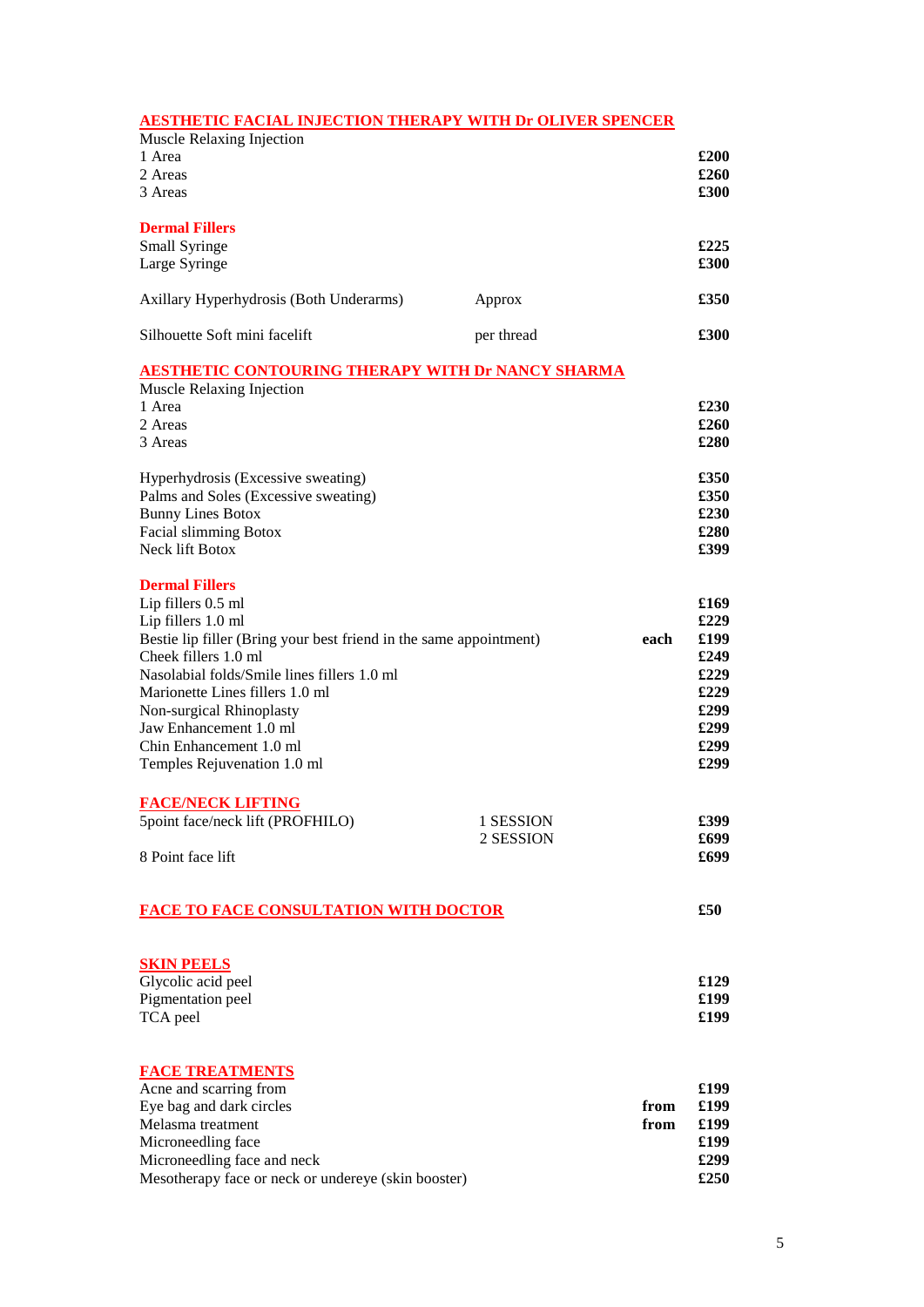## **BODY TREATMENTS**

| Profhilo                               |      | from £399-799 |
|----------------------------------------|------|---------------|
| Hand Rejuvenation                      | from | £399          |
| Hyperpigmentation                      | from | £299          |
| Scarring treatment                     | from | £199          |
| Stretch marks treatment                | from | £199          |
| Fat dissolving treatment (cellulite)   | from | £199          |
| Fat dissolving injection (Double chin) |      | £250          |
| Abdominal fat injections               |      | £299          |
| Back and bra fat injection             |      | £299          |
| Bingo wings injection                  |      | £299          |
| Love Handles fat injections            |      | £299          |
| <b>MEDICAL TREATMENTS</b>              |      |               |
| Alopecia (Hairloss patches) treatment  | from | £150          |
| Keloid scars treatment                 | from | £150          |
| Melasma                                | from | £199          |
| Hair growth mesotherapy                | from | £150          |

Hair growth mesotherapy **from from**